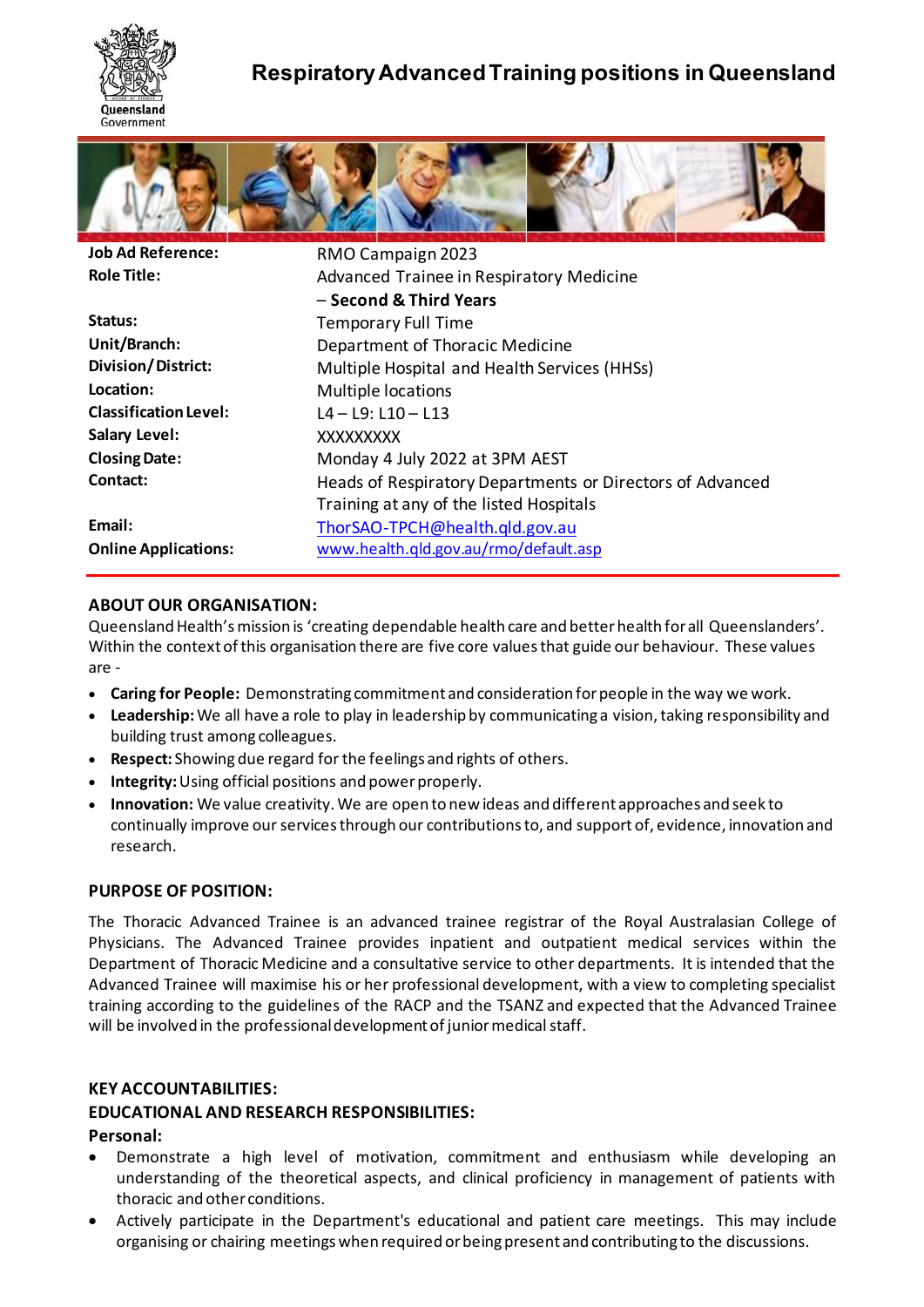- Develop the social and ethical behavioural skills required of a practitioner. This includes developing the communication skills necessary to effectively produce positive patient outcomes.
- Actively participate in supervised training opportunities provided by the Hospital, Queensland Respiratory Advanced Training Committee, and TSANZ-Q.
- Undertake a planned program to establish and maintain an appropriate knowledge base.
- Undertake self-education and practice of evidence-based medicine strategies/knowledge.
- Develop necessary personal management skills including time management, prioritisation and effective delegation.
- Keeping a personal record of required procedures, presentations, and responsibilities.
- Participation in the inter-hospital Respiratory and Sleep Medicine dinner meetings, TSANZ-Q winter meeting and November physiology day is expected.
- Presentation at the November Advanced Trainee Research evening is expected.

### **Professional:**

- Participate in education programs for patients, their relatives, and the general community.
- Assist in the teaching duties of the unit for junior medical staff, medical students, and other health care professionals.
- Serve as a role model for junior medical staff in behaviour and attitude and develop the necessary personnel management skills to effectively supervise and support the RMO.
- Research: an interest in research and commitment to performing a research project.

### **Administrative Duties Include:**

- Complying with and promoting hospital policies and procedures including workplace health and safety equal employment opportunity and anti-discrimination policies.
- Ensuring appropriate arrangements for transfer of patients to the community are in place.
- Maintenance of accurate records (using legible handwriting if appropriate) and prompt completion of discharge summaries, according to Hospital policy including ensuring reliable and complete follow-up of outstanding results.
- Responsive communication with referring practitioners.
- Participating in the collection of outcome-based clinical information.
- Participation in peer review and quality assurance programs.
- Other administrative tasks, as required.

# **PRIMARY DELEGATIONS AND ACCOUNTABILITIES:**

- Accountable to senior medical officers for the overall clinical care of allocated patients as well as for maintaining the highest professional standards of practice and care.
- Accountable to Supervising Medical Consultant for professionaldevelopment.
- Accountable to the Director of Thoracic Medicine and finally the HHS Chief Executive Officer for compliance with hospital policy and procedures, for general behaviour and standards, practice and care. In particular, the Registrar is responsible to assist in ensuring economy in the use of equipment, prescribed medications, consumables, and investigations. The use of certain types of prescribed medications, i.e. subject to approval by a higher medical authority.

### **Under supervision of senior medical staff, clinical duties include:**

- Acting on behalf of senior medical staff, to ensure that problems are identified, and patients are fully assessed.
- Maintaining responsibility for planning of all clinical care, in consultation with senior medical staff.
- Supervising the appropriate selection and arrangements of investigations for patients.
- Developing a close, supportive, working relationship:
	- (a) to provide day to day supervision and guidance to junior house officers/interns working in the Thoracic Medicine Unit
	- (b) with nursing and allied health staff.
- Maintaining responsibility for overall management of patients assigned to their care by senior medical officers. This includes assessment of consultations (generally within 1 working day) and the provision of ongoing advice where necessary.
- Compiling appropriate comprehensive, timely and concise documentation of all observations, opinions, diagnoses, other data and procedures undertaken.